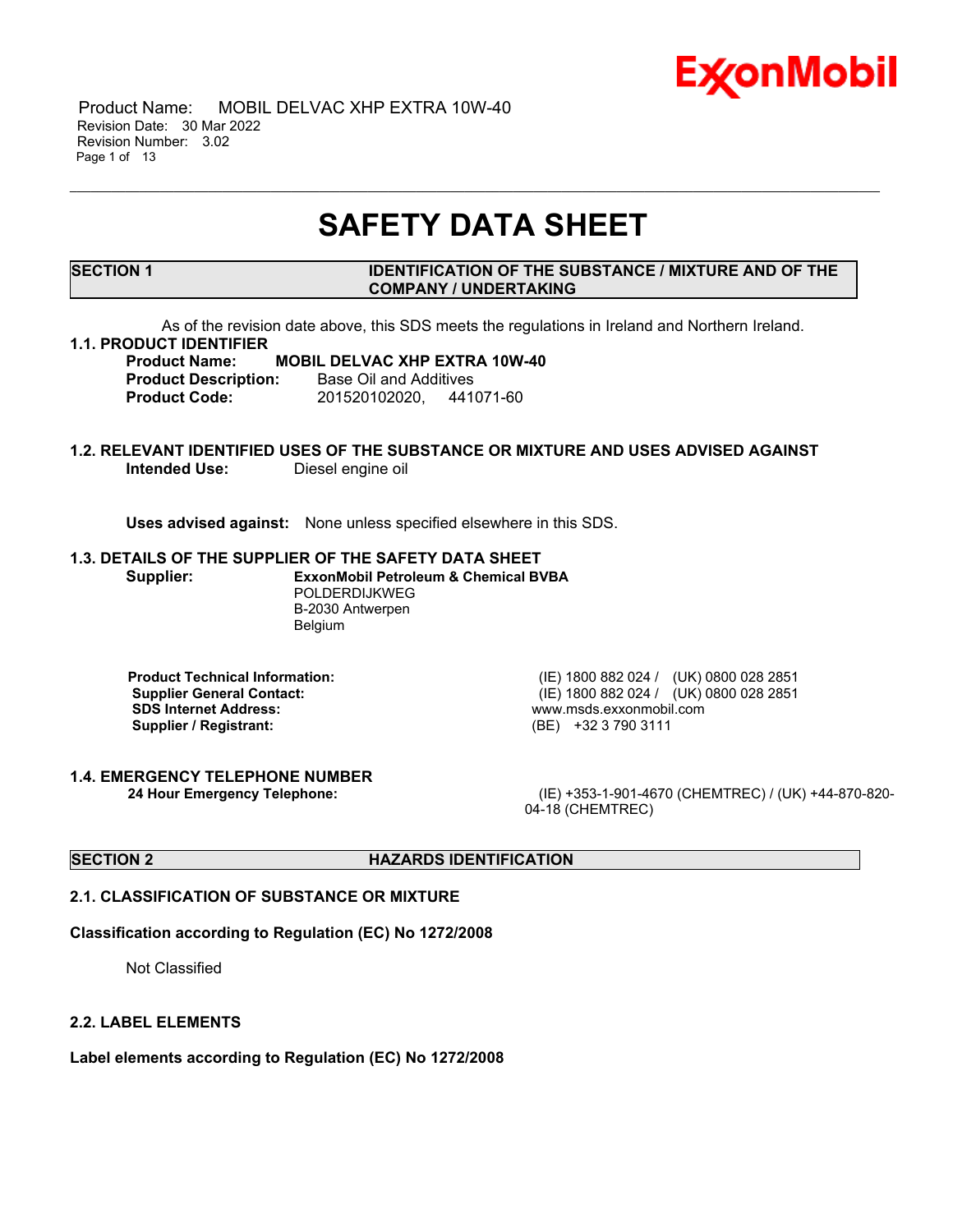

 Product Name: MOBIL DELVAC XHP EXTRA 10W-40 Revision Date: 30 Mar 2022 Revision Number: 3.02 Page 2 of 13

#### **Hazard Statements:**

#### Supplemental:

EUH210: Safety data sheet available on request. EUH208: Contains: C14-16-18 ALKYL PHENOL May produce an allergic reaction.

\_\_\_\_\_\_\_\_\_\_\_\_\_\_\_\_\_\_\_\_\_\_\_\_\_\_\_\_\_\_\_\_\_\_\_\_\_\_\_\_\_\_\_\_\_\_\_\_\_\_\_\_\_\_\_\_\_\_\_\_\_\_\_\_\_\_\_\_\_\_\_\_\_\_\_\_\_\_\_\_\_\_\_\_\_\_\_\_\_\_\_\_\_\_\_\_\_\_\_\_\_\_\_\_\_\_\_\_\_\_\_\_\_\_\_\_\_

## **2.3. OTHER HAZARDS**

#### **Physical / Chemical Hazards:**

No significant hazards.

#### **Health Hazards:**

High-pressure injection under skin may cause serious damage. Excessive exposure may result in eye, skin, or respiratory irritation.

#### **Environmental Hazards:**

No significant hazards.Material does not meet the criteria for PBT or vPvB in accordance with REACH Annex XIII.

#### **SECTION 3 COMPOSITION / INFORMATION ON INGREDIENTS**

**3.1. SUBSTANCES** Not Applicable. This material is regulated as a mixture.

## **3.2. MIXTURES**

This material is defined as a mixture.

|       |  |  | Reportable hazardous substance(s) complying with the classification criteria and/or with an exposure limit |  |  |
|-------|--|--|------------------------------------------------------------------------------------------------------------|--|--|
| (OEL) |  |  |                                                                                                            |  |  |

| <b>Name</b>                                                              | CAS#       | EC#       | <b>Registration#</b> | <b>Concentration</b> | <b>GHS/CLP</b><br>classification                                                                                     |
|--------------------------------------------------------------------------|------------|-----------|----------------------|----------------------|----------------------------------------------------------------------------------------------------------------------|
| C <sub>14</sub> -16-18 ALKYL PHENOL                                      |            | 931-468-2 | 01-2119498288-19     | $0.1 - 5.1\%$        | Skin Sens. 1B H317,<br>STOT RE 2 H373                                                                                |
| CARBONIC ACID, CALCIUM SALT (1:1)                                        | 471-34-1   | 207-439-9 | 01-2119486795-18     | $1 - 5\%$            | OEL                                                                                                                  |
| Distillates (petroleum), hydrotreated heavy<br>paraffinic                | 64742-54-7 | 265-157-1 | 01-2119484627-25     | $10 - 520%$          | Asp. Tox. 1 H304                                                                                                     |
| Distillates (petroleum), solvent-dewaxed light<br>paraffinic             | 64742-56-9 | 265-159-2 | 01-2119480132-48     | $1 - 5\%$            | Asp. Tox. 1 H304                                                                                                     |
| ZINC BISJO-(6-METHYLHEPTYL)] BISJO-<br>(SEC-BUTYL)] BIS(DITHIOPHOSPHATE) | 93819-94-4 | 298-577-9 | 01-2119543726-33     | $1 - 52.5\%$         | [Acute Tox. 5 H303],<br>[Aquatic Acute 2 H401].<br>Aquatic Chronic 2 H411,<br>Skin Irrit. 2 H315,<br>Eve Dam. 1 H318 |

Note - any classification in brackets is a GHS building block that was not adopted by the EU in the CLP regulation (No 1272/2008) and therefore is not applicable in the EU or in non-EU countries which have implemented the CLP regulation and is shown for informational purposes only.

\* All concentrations are percent by weight unless ingredient is a gas. Gas concentrations are in percent by volume.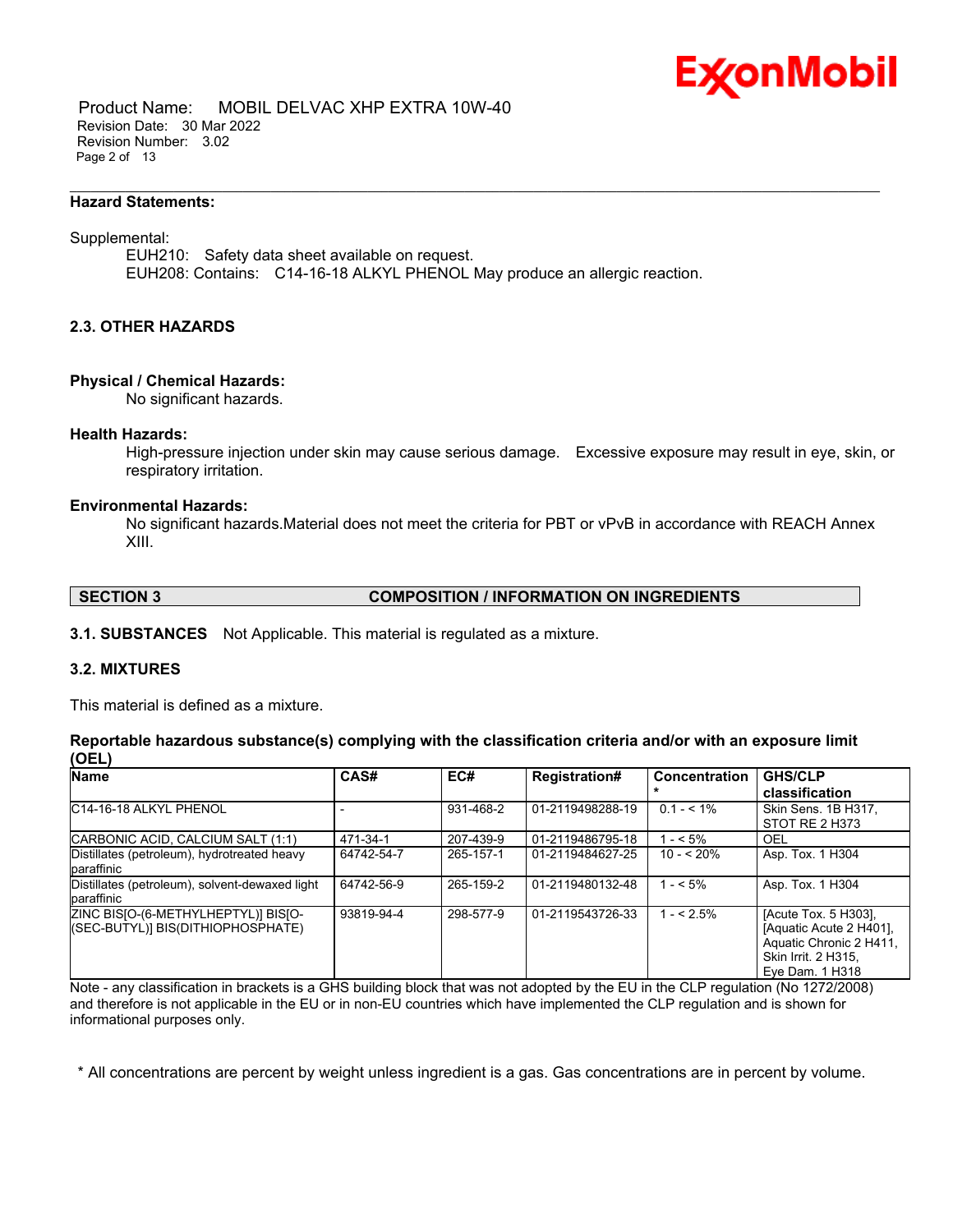

 Product Name: MOBIL DELVAC XHP EXTRA 10W-40 Revision Date: 30 Mar 2022 Revision Number: 3.02 Page 3 of 13

Note: See SDS Section 16 for full text of hazard statements.

#### **SECTION 4 FIRST AID MEASURES**

\_\_\_\_\_\_\_\_\_\_\_\_\_\_\_\_\_\_\_\_\_\_\_\_\_\_\_\_\_\_\_\_\_\_\_\_\_\_\_\_\_\_\_\_\_\_\_\_\_\_\_\_\_\_\_\_\_\_\_\_\_\_\_\_\_\_\_\_\_\_\_\_\_\_\_\_\_\_\_\_\_\_\_\_\_\_\_\_\_\_\_\_\_\_\_\_\_\_\_\_\_\_\_\_\_\_\_\_\_\_\_\_\_\_\_\_\_

## **4.1. DESCRIPTION OF FIRST AID MEASURES**

#### **INHALATION**

Remove from further exposure. For those providing assistance, avoid exposure to yourself or others. Use adequate respiratory protection. If respiratory irritation, dizziness, nausea, or unconsciousness occurs, seek immediate medical assistance. If breathing has stopped, assist ventilation with a mechanical device or use mouth-to-mouth resuscitation.

#### **SKIN CONTACT**

Wash contact areas with soap and water. If product is injected into or under the skin, or into any part of the body, regardless of the appearance of the wound or its size, the individual should be evaluated immediately by a physician as a surgical emergency. Even though initial symptoms from high pressure injection may be minimal or absent, early surgical treatment within the first few hours may significantly reduce the ultimate extent of injury.

#### **EYE CONTACT**

Flush thoroughly with water. If irritation occurs, get medical assistance.

#### **INGESTION**

First aid is normally not required. Seek medical attention if discomfort occurs.

#### **4.2. MOST IMPORTANT SYMPTOMS AND EFFECTS, BOTH ACUTE AND DELAYED**

Local necrosis as evidenced by delayed onset of pain and tissue damage a few hours after injection.

#### **4.3. INDICATION OF ANY IMMEDIATE MEDICAL ATTENTION AND SPECIAL TREATMENT NEEDED**

The need to have special means for providing specific and immediate medical treatment available in the workplace is not expected.

**SECTION 5 FIRE FIGHTING MEASURES**

#### **5.1. EXTINGUISHING MEDIA**

**Suitable Extinguishing Media:** Use water fog, foam, dry chemical or carbon dioxide (CO2) to extinguish flames.

**Unsuitable Extinguishing Media:** Straight streams of water

#### **5.2. SPECIAL HAZARDS ARISING FROM THE SUBSTANCE OR MIXTURE**

**Hazardous Combustion Products:** Aldehydes, Incomplete combustion products, Oxides of carbon, Smoke, Fume, Sulphur oxides

#### **5.3. ADVICE FOR FIRE FIGHTERS**

**Fire Fighting Instructions:** Evacuate area. Prevent run-off from fire control or dilution from entering streams, sewers or drinking water supply. Fire-fighters should use standard protective equipment and in enclosed spaces, self-contained breathing apparatus (SCBA). Use water spray to cool fire exposed surfaces and to protect personnel.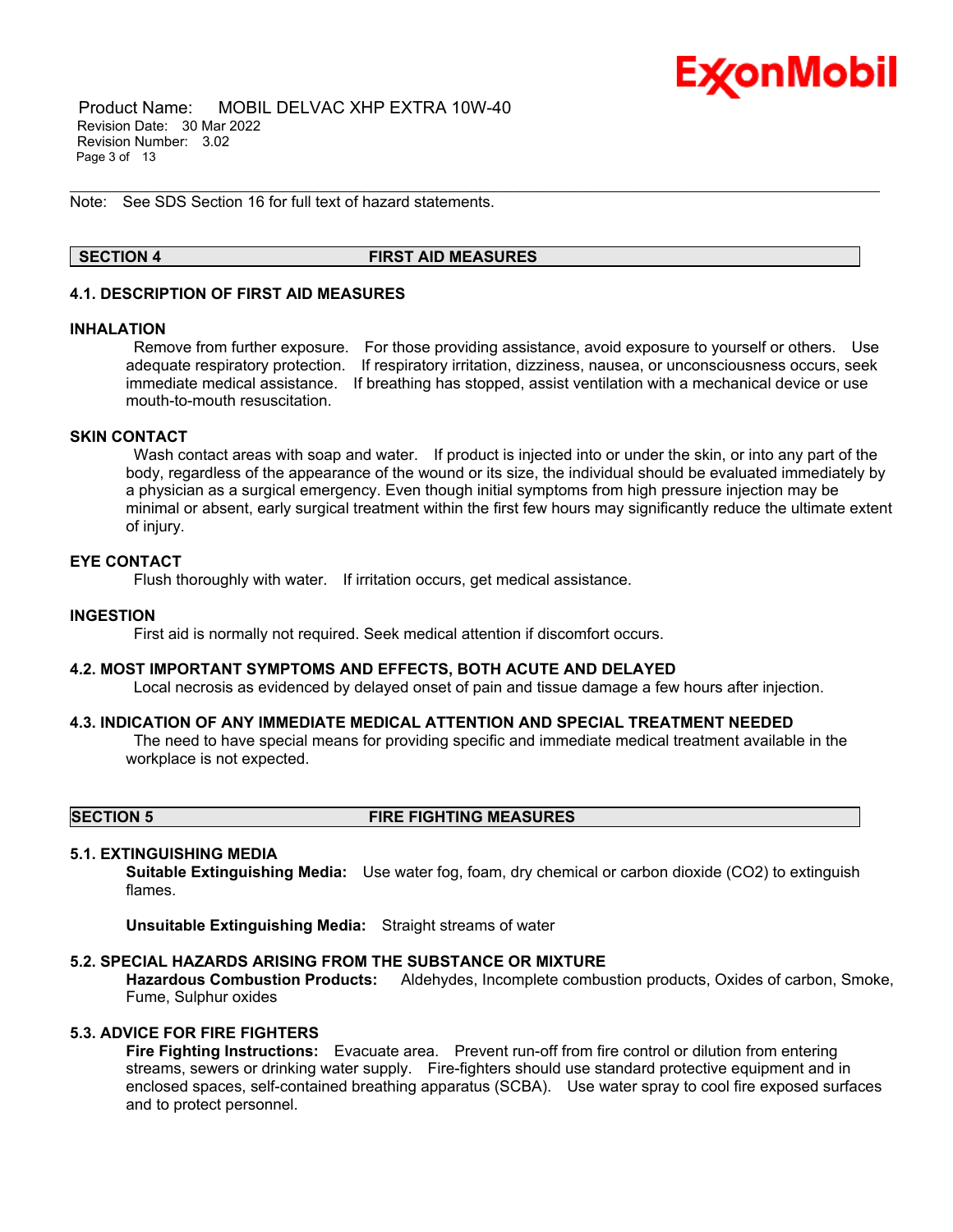

 Product Name: MOBIL DELVAC XHP EXTRA 10W-40 Revision Date: 30 Mar 2022 Revision Number: 3.02 Page 4 of 13

#### **FLAMMABILITY PROPERTIES Flash Point [Method]:** >215°C (419°F) [ASTM D-92] **Upper/Lower Flammable Limits (Approximate volume % in air):** UEL: 7.0 LEL: 0.9 [test method unavailable] **Autoignition Temperature:** No data available

\_\_\_\_\_\_\_\_\_\_\_\_\_\_\_\_\_\_\_\_\_\_\_\_\_\_\_\_\_\_\_\_\_\_\_\_\_\_\_\_\_\_\_\_\_\_\_\_\_\_\_\_\_\_\_\_\_\_\_\_\_\_\_\_\_\_\_\_\_\_\_\_\_\_\_\_\_\_\_\_\_\_\_\_\_\_\_\_\_\_\_\_\_\_\_\_\_\_\_\_\_\_\_\_\_\_\_\_\_\_\_\_\_\_\_\_\_

#### **SECTION 6 ACCIDENTAL RELEASE MEASURES**

#### **6.1. PERSONAL PRECAUTIONS, PROTECTIVE EQUIPMENT AND EMERGENCY PROCEDURES**

#### **NOTIFICATION PROCEDURES**

In the event of a spill or accidental release, notify relevant authorities in accordance with all applicable regulations.

#### **PROTECTIVE MEASURES**

Avoid contact with spilled material. See Section 5 for fire fighting information. See the Hazard Identification Section for Significant Hazards. See Section 4 for First Aid Advice. See Section 8 for advice on the minimum requirements for personal protective equipment. Additional protective measures may be necessary, depending on the specific circumstances and/or the expert judgment of the emergency responders.

For emergency responders: Respiratory protection: respiratory protection will be necessary only in special cases, e.g., formation of mists. Half-face or full-face respirator with filter(s) for dust/organic vapor or Self Contained Breathing Apparatus (SCBA) can be used depending on the size of spill and potential level of exposure. If the exposure cannot be completely characterized or an oxygen deficient atmosphere is possible or anticipated, SCBA is recommended. Work gloves that are resistant to hydrocarbons are recommended. Gloves made of polyvinyl acetate (PVA) are not water-resistant and are not suitable for emergency use. Chemical goggles are recommended if splashes or contact with eyes is possible. Small spills: normal antistatic work clothes are usually adequate. Large spills: full body suit of chemical resistant, antistatic material is recommended.

#### **6.2. ENVIRONMENTAL PRECAUTIONS**

Large Spills: Dyke far ahead of liquid spill for later recovery and disposal. Prevent entry into waterways, sewers, basements or confined areas.

#### **6.3. METHODS AND MATERIAL FOR CONTAINMENT AND CLEANING UP**

**Land Spill:** Stop leak if you can do so without risk. Recover by pumping or with suitable absorbent.

**Water Spill:** Stop leak if you can do so without risk. Confine the spill immediately with booms. Warn other shipping. Remove from the surface by skimming or with suitable absorbents. Seek the advice of a specialist before using dispersants.

Water spill and land spill recommendations are based on the most likely spill scenario for this material; however, geographic conditions, wind, temperature, (and in the case of a water spill) wave and current direction and speed may greatly influence the appropriate action to be taken. For this reason, local experts should be consulted. Note: Local regulations may prescribe or limit action to be taken.

#### **6.4. REFERENCES TO OTHER SECTIONS**

See Sections 8 and 13.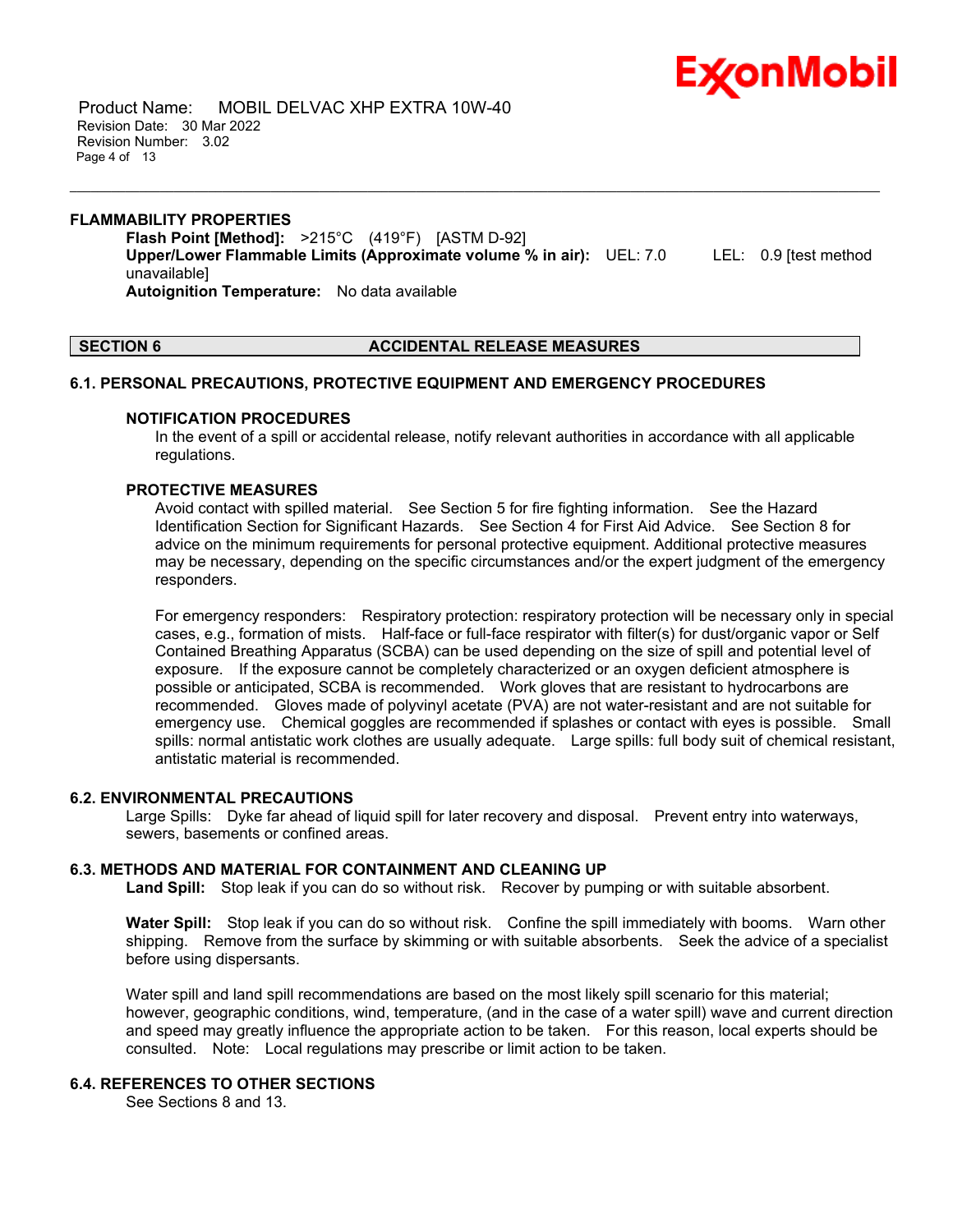

 Product Name: MOBIL DELVAC XHP EXTRA 10W-40 Revision Date: 30 Mar 2022 Revision Number: 3.02 Page 5 of 13

#### **SECTION 7 HANDLING AND STORAGE**

\_\_\_\_\_\_\_\_\_\_\_\_\_\_\_\_\_\_\_\_\_\_\_\_\_\_\_\_\_\_\_\_\_\_\_\_\_\_\_\_\_\_\_\_\_\_\_\_\_\_\_\_\_\_\_\_\_\_\_\_\_\_\_\_\_\_\_\_\_\_\_\_\_\_\_\_\_\_\_\_\_\_\_\_\_\_\_\_\_\_\_\_\_\_\_\_\_\_\_\_\_\_\_\_\_\_\_\_\_\_\_\_\_\_\_\_\_

#### **7.1. PRECAUTIONS FOR SAFE HANDLING**

Prevent small spills and leakage to avoid slip hazard. Material can accumulate static charges which may cause an electrical spark (ignition source). When the material is handled in bulk, an electrical spark could ignite any flammable vapors from liquids or residues that may be present (e.g., during switch-loading operations). Use proper bonding and/or earthing procedures. However, bonding and earthing may not eliminate the hazard from static accumulation. Consult local applicable standards for guidance. Additional references include American Petroleum Institute 2003 (Protection Against Ignitions Arising out of Static, Lightning and Stray Currents) or National Fire Protection Agency 77 (Recommended Practice on Static Electricity) or CENELEC CLC/TR 50404 (Electrostatics - Code of practice for the avoidance of hazards due to static electricity).

**Static Accumulator:** This material is a static accumulator.

#### **7.2. CONDITIONS FOR SAFE STORAGE, INCLUDING ANY INCOMPATIBILITIES**

The type of container used to store the material may affect static accumulation and dissipation. Do not store in open or unlabelled containers.

#### **7.3. SPECIFIC END USES**

Section 1 informs about identified end-uses. No industrial or sector specific guidance available.

**SECTION 8 EXPOSURE CONTROLS / PERSONAL PROTECTION**

#### **8.1. CONTROL PARAMETERS**

#### **EXPOSURE LIMIT VALUES**

#### **Exposure limits/standards (Note: Exposure limits are not additive)**

| <b>Substance Name</b>                                         | <b>Form</b>            | Limit/Standard |                  | <b>Note</b> | <b>Source</b>       |
|---------------------------------------------------------------|------------------------|----------------|------------------|-------------|---------------------|
| CARBONIC ACID, CALCIUM SALT<br>(1:1)                          | Inhalable              | <b>TWA</b>     | 10 mg/m $3$      |             | UK EH <sub>40</sub> |
| CARBONIC ACID, CALCIUM SALT<br>(1:1)                          | Inhalable<br>dust.     | <b>TWA</b>     | 10 mg/m $3$      |             | UK EH40             |
| CARBONIC ACID, CALCIUM SALT<br>(1:1)                          | Respirabl<br>е.        | <b>TWA</b>     | $4$ mg/m $3$     |             | UK EH40             |
| Distillates (petroleum), hydrotreated<br>heavy paraffinic     | Inhalable<br>fraction. | <b>TWA</b>     | $5 \text{ mg/m}$ |             | <b>ACGIH</b>        |
| Distillates (petroleum), hydrotreated<br>heavy paraffinic     | Inhalable<br>fraction. | TWA            | $5 \text{ mg/m}$ |             | <b>ACGIH</b>        |
| Distillates (petroleum), solvent-<br>dewaxed light paraffinic | Inhalable<br>fraction. | <b>TWA</b>     | $5 \text{ mg/m}$ |             | <b>ACGIH</b>        |
| Distillates (petroleum), solvent-<br>dewaxed light paraffinic | Inhalable<br>fraction. | <b>TWA</b>     | $5 \text{ mg/m}$ |             | <b>ACGIH</b>        |

UK - EH40 Workplace Exposure Limits. Exposure limits for use with Control of Substances Hazardous to Health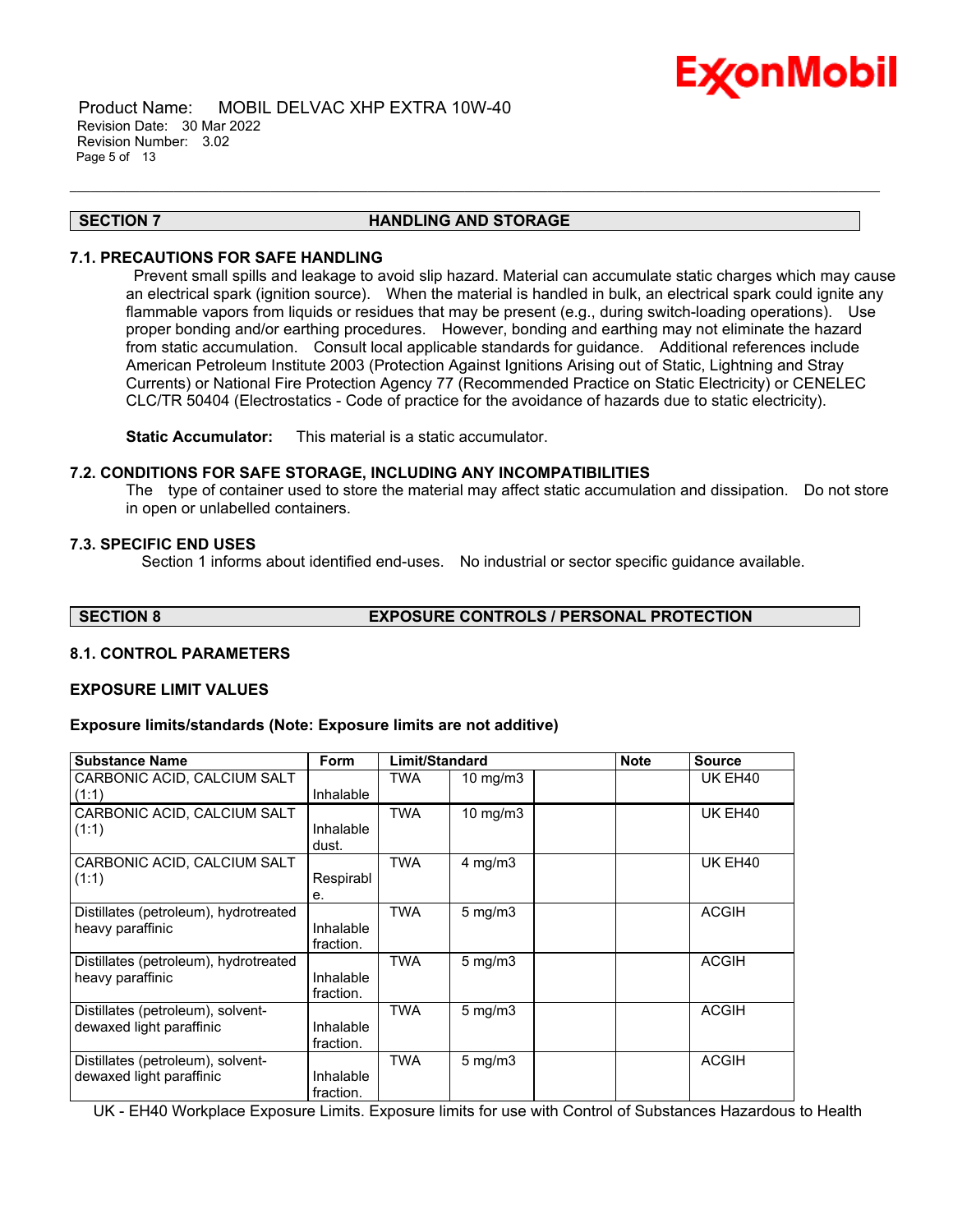

 Product Name: MOBIL DELVAC XHP EXTRA 10W-40 Revision Date: 30 Mar 2022 Revision Number: 3.02 Page 6 of 13

#### Regulations 2002 (as amended)

**Exposure limits/standards for materials that can be formed when handling this product:** When mists/aerosols can occur the following is recommended: 5 mg/m<sup>3</sup> - ACGIH TLV (inhalable fraction).

\_\_\_\_\_\_\_\_\_\_\_\_\_\_\_\_\_\_\_\_\_\_\_\_\_\_\_\_\_\_\_\_\_\_\_\_\_\_\_\_\_\_\_\_\_\_\_\_\_\_\_\_\_\_\_\_\_\_\_\_\_\_\_\_\_\_\_\_\_\_\_\_\_\_\_\_\_\_\_\_\_\_\_\_\_\_\_\_\_\_\_\_\_\_\_\_\_\_\_\_\_\_\_\_\_\_\_\_\_\_\_\_\_\_\_\_\_

Note: Information about recommended monitoring procedures can be obtained from the relevant agency(ies)/institute(s):

| IF   | Health and Safety Executive (HSE) |
|------|-----------------------------------|
| - UK | Health and Safety Executive (HSE) |

#### **DERIVED NO EFFECT LEVEL (DNEL)/DERIVED MINIMAL EFFECT LEVEL (DMEL)**

#### **Worker**

| <b>Substance Name</b>                 | <b>Dermal</b> | <b>Inhalation</b>       |  |  |  |
|---------------------------------------|---------------|-------------------------|--|--|--|
| Distillates (petroleum), solvent-     | <b>NA</b>     | 5.4 mg/m3 DNEL, Chronic |  |  |  |
| dewaxed light paraffinic              |               | Exposure, Local Effects |  |  |  |
| Distillates (petroleum), hydrotreated | l NA          | 5.4 mg/m3 DNEL, Chronic |  |  |  |
| heavy paraffinic                      |               | Exposure, Local Effects |  |  |  |

#### **Consumer**

| l Substance Name                      | ∣ Dermal | <b>Inhalation</b>             | Oral |
|---------------------------------------|----------|-------------------------------|------|
| Distillates (petroleum), solvent-     | . NA     | 1.2 mg/m3 DNEL, Chronic   NA  |      |
| l dewaxed light paraffinic            |          | ' Exposure, Local Effects     |      |
| Distillates (petroleum), hydrotreated | l NA     | 11.2 mg/m3 DNEL, Chronic   NA |      |
| heavy paraffinic                      |          | Exposure, Local Effects       |      |

Note: The Derived No Effect Level (DNEL) is an estimated safe level of exposure that is derived from toxicity data in accord with specific guidance within the REACH regulation. The DNEL may differ from an Occupational Exposure Limit (OEL) for the same chemical. OELs may be recommended by an individual company, a governmental regulatory body or an expert organization, such as the Scientific Committee for Occupational Exposure Limits (SCOEL) or the American Conference of Governmental Industrial Hygienists (ACGIH). OELs are considered to be safe exposure levels for a typical worker in an occupational setting for an 8-hour work shift, 40 hour work week, as a time weighted average (TWA) or a 15 minute short-term exposure limit (STEL). While also considered to be protective of health, OELs are derived by a process different from that of REACH.

#### **PREDICTED NO EFFECT CONCENTRATION (PNEC)**

| <b>Substance Name</b>                                                               | Aqua<br>l(fresh<br>water) | Aqua<br>marine<br>water) | Aqua<br>lintermittent<br>release) | <b>Sewage</b><br>Itreatment<br>Iplant | Sediment   | <b>Soil</b> | <b>Oral</b><br>(secondary<br>(poisoning) |
|-------------------------------------------------------------------------------------|---------------------------|--------------------------|-----------------------------------|---------------------------------------|------------|-------------|------------------------------------------|
| <b>Distillates</b><br>(petroleum), solvent-<br>dewaxed light<br><b>I</b> paraffinic | <b>NA</b>                 | <b>INA</b>               | <b>NA</b>                         | <b>NA</b>                             | <b>NA</b>  | <b>NA</b>   | $9.33 \text{ mg}$ / kg<br>(food)         |
| <b>Distillates</b><br>(petroleum),<br>hydrotreated heavy<br>paraffinic              | <b>NA</b>                 | <b>NA</b>                | <b>NA</b>                         | <b>NA</b>                             | <b>INA</b> | <b>INA</b>  | 9.33 mg / kg<br>(food)                   |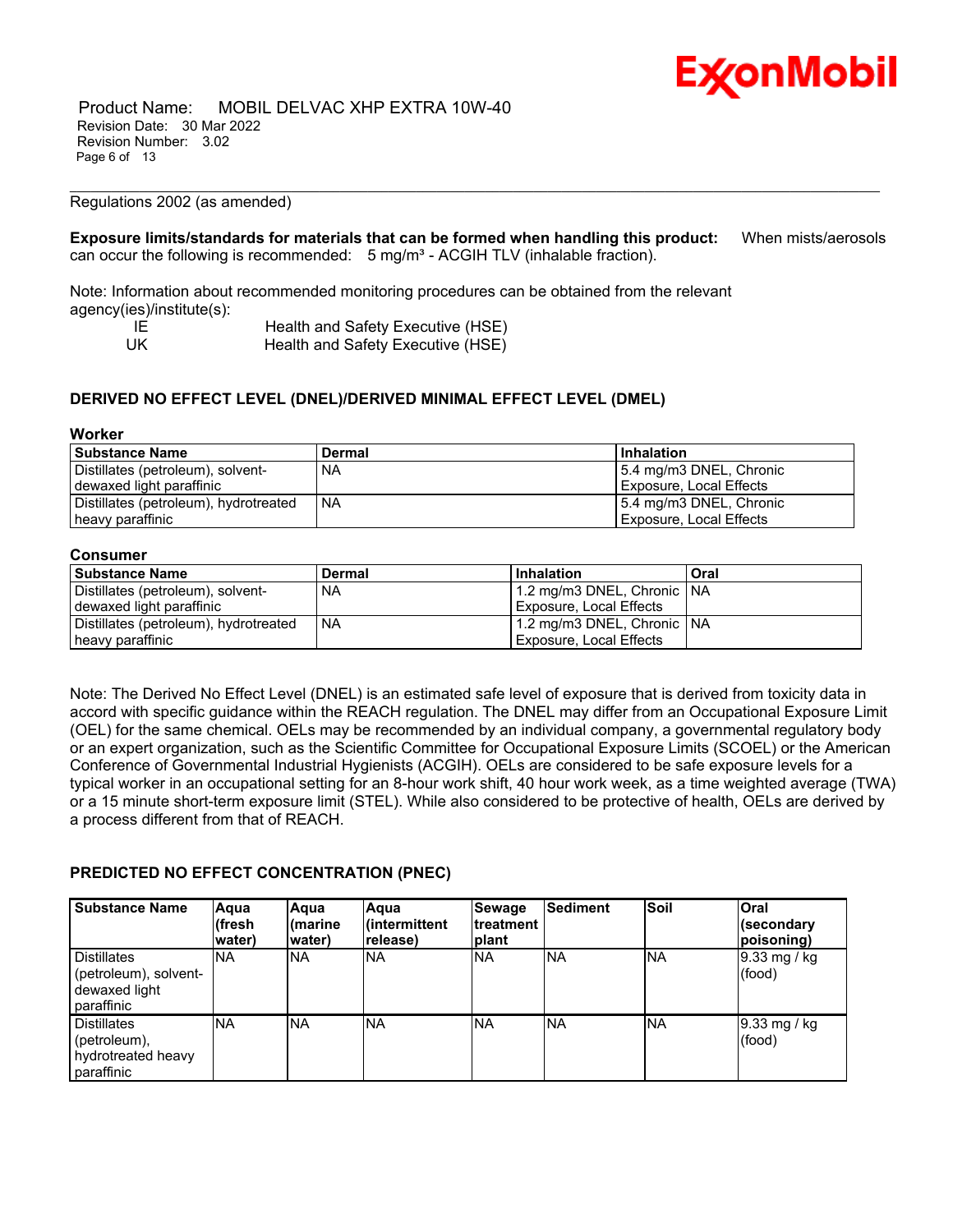# Ex⁄onMobil

 Product Name: MOBIL DELVAC XHP EXTRA 10W-40 Revision Date: 30 Mar 2022 Revision Number: 3.02 Page 7 of 13

## **8.2. EXPOSURE CONTROLS**

#### **ENGINEERING CONTROLS**

The level of protection and types of controls necessary will vary depending upon potential exposure conditions. Control measures to consider:

No special requirements under ordinary conditions of use and with adequate ventilation.

\_\_\_\_\_\_\_\_\_\_\_\_\_\_\_\_\_\_\_\_\_\_\_\_\_\_\_\_\_\_\_\_\_\_\_\_\_\_\_\_\_\_\_\_\_\_\_\_\_\_\_\_\_\_\_\_\_\_\_\_\_\_\_\_\_\_\_\_\_\_\_\_\_\_\_\_\_\_\_\_\_\_\_\_\_\_\_\_\_\_\_\_\_\_\_\_\_\_\_\_\_\_\_\_\_\_\_\_\_\_\_\_\_\_\_\_\_

#### **PERSONAL PROTECTION**

Personal protective equipment selections vary based on potential exposure conditions such as applications, handling practices, concentration and ventilation. Information on the selection of protective equipment for use with this material, as provided below, is based upon intended, normal usage.

**Respiratory Protection:** If engineering controls do not maintain airborne contaminant concentrations at a level which is adequate to protect worker health, an approved respirator may be appropriate. Respirator selection, use, and maintenance must be in accordance with regulatory requirements, if applicable. Types of respirators to be considered for this material include:

No special requirements under ordinary conditions of use and with adequate ventilation.

For high airborne concentrations, use an approved supplied-air respirator, operated in positive pressure mode. Supplied air respirators with an escape bottle may be appropriate when oxygen levels are inadequate, gas/vapour warning properties are poor, or if air purifying filter capacity/rating may be exceeded.

**Hand Protection:** Any specific glove information provided is based on published literature and glove manufacturer data. Glove suitability and breakthrough time will differ depending on the specific use conditions. Contact the glove manufacturer for specific advice on glove selection and breakthrough times for your use conditions. Inspect and replace worn or damaged gloves. The types of gloves to be considered for this material include:

No protection is ordinarily required under normal conditions of use.

**Eye Protection:** If contact is likely, safety glasses with side shields are recommended.

**Skin and Body Protection:** Any specific clothing information provided is based on published literature or manufacturer data. The types of clothing to be considered for this material include:

No skin protection is ordinarily required under normal conditions of use. In accordance with good industrial hygiene practices, precautions should be taken to avoid skin contact.

**Specific Hygiene Measures:** Always observe good personal hygiene measures, such as washing after handling the material and before eating, drinking, and/or smoking. Routinely wash work clothing and protective equipment to remove contaminants. Discard contaminated clothing and footwear that cannot be cleaned. Practice good housekeeping.

#### **ENVIRONMENTAL CONTROLS**

Comply with applicable environmental regulations limiting discharge to air, water and soil. Protect the environment by applying appropriate control measures to prevent or limit emissions.

#### **SECTION 9 PHYSICAL AND CHEMICAL PROPERTIES**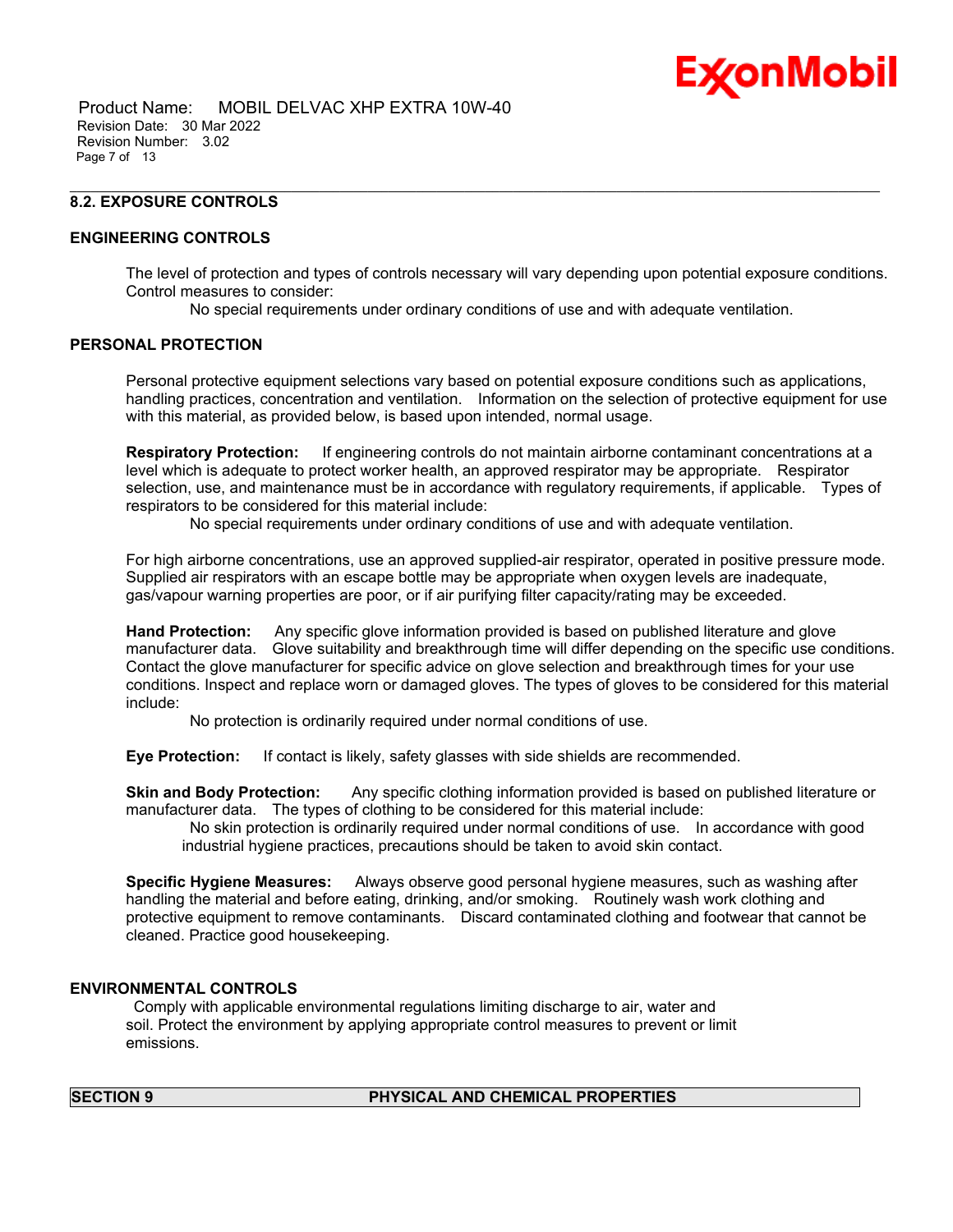## **ExconMobil**

 Product Name: MOBIL DELVAC XHP EXTRA 10W-40 Revision Date: 30 Mar 2022 Revision Number: 3.02 Page 8 of 13

**Note: Physical and chemical properties are provided for safety, health and environmental considerations only and may not fully represent product specifications. Contact the Supplier for additional information.**

\_\_\_\_\_\_\_\_\_\_\_\_\_\_\_\_\_\_\_\_\_\_\_\_\_\_\_\_\_\_\_\_\_\_\_\_\_\_\_\_\_\_\_\_\_\_\_\_\_\_\_\_\_\_\_\_\_\_\_\_\_\_\_\_\_\_\_\_\_\_\_\_\_\_\_\_\_\_\_\_\_\_\_\_\_\_\_\_\_\_\_\_\_\_\_\_\_\_\_\_\_\_\_\_\_\_\_\_\_\_\_\_\_\_\_\_\_

## **9.1. INFORMATION ON BASIC PHYSICAL AND CHEMICAL PROPERTIES**

**Physical State:** Liquid **Colour:** Brown<br>**Odour:** Charac **Odour:** Characteristic **Odour Threshold:** No data available **pH:** Not technically feasible **Melting Point:** Not technically feasible **Freezing Point:** No data available **Initial Boiling Point / and Boiling Range:** > 316°C (600°F) [test method unavailable] **Flash Point [Method]:** >215°C (419°F) [ASTM D-92] **Evaporation Rate (n-butyl acetate = 1):** No data available **Flammability (Solid, Gas):** Not technically feasible **Upper/Lower Flammable Limits (Approximate volume % in air):** UEL: 7.0 LEL: 0.9 [test method unavailable] **Vapour Pressure:** < 0.013 kPa (0.1 mm Hg) at 20 °C [test method unavailable] **Vapour Density (Air = 1):** No data available **Relative Density (at 15 °C):** 0.867 [Typical] [ASTM D4052] **Solubility(ies): water** Negligible **Partition coefficient (n-Octanol/Water Partition Coefficient):** > 3.5 [test method unavailable] **Autoignition Temperature:** No data available **Decomposition Temperature:** No data available **Viscosity:** 83.7 cSt (83.7 mm2/sec) at 40°C | 13.5 cSt (13.5 mm2/sec) at 100°C [ASTM D 445] **Explosive Properties:** None **Oxidizing Properties:** None

#### **9.2. OTHER INFORMATION**

**Pour Point:** -27°C (-17°F) [ASTM D97] **DMSO** Extract (mineral oil only), IP-346:

#### **SECTION 10 STABILITY AND REACTIVITY**

**10.1. REACTIVITY:** See sub-sections below.

**10.2. CHEMICAL STABILITY:** Material is stable under normal conditions.

**10.3. POSSIBILITY OF HAZARDOUS REACTIONS:** Hazardous polymerization will not occur.

**10.4. CONDITIONS TO AVOID:** Excessive heat. High energy sources of ignition.

**10.5. INCOMPATIBLE MATERIALS:** Strong oxidisers

**10.6. HAZARDOUS DECOMPOSITION PRODUCTS:** Material does not decompose at ambient temperatures.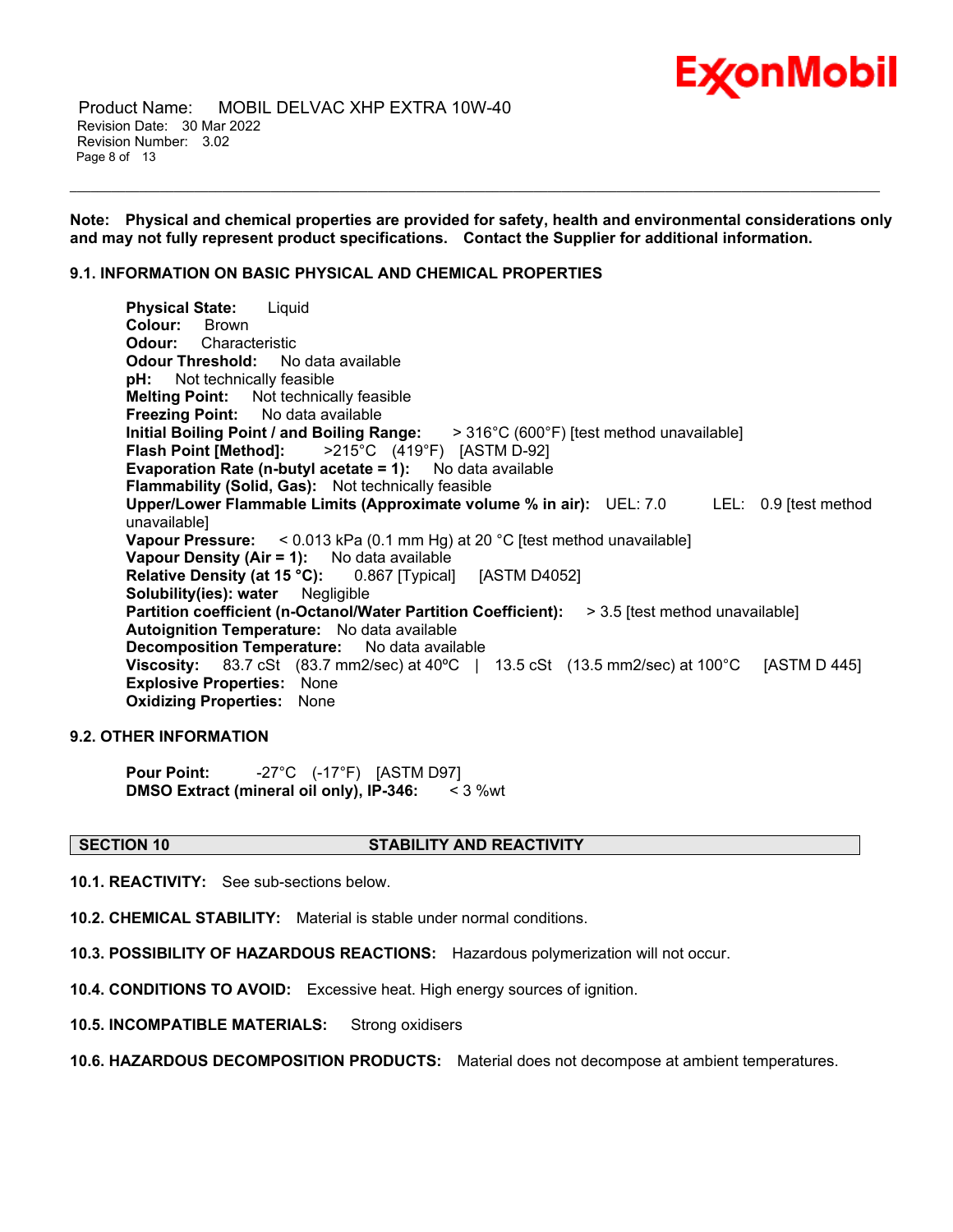

 Product Name: MOBIL DELVAC XHP EXTRA 10W-40 Revision Date: 30 Mar 2022 Revision Number: 3.02 Page 9 of 13

#### \_\_\_\_\_\_\_\_\_\_\_\_\_\_\_\_\_\_\_\_\_\_\_\_\_\_\_\_\_\_\_\_\_\_\_\_\_\_\_\_\_\_\_\_\_\_\_\_\_\_\_\_\_\_\_\_\_\_\_\_\_\_\_\_\_\_\_\_\_\_\_\_\_\_\_\_\_\_\_\_\_\_\_\_\_\_\_\_\_\_\_\_\_\_\_\_\_\_\_\_\_\_\_\_\_\_\_\_\_\_\_\_\_\_\_\_\_ **SECTION 11 TOXICOLOGICAL INFORMATION**

## **11.1. INFORMATION ON TOXICOLOGICAL EFFECTS**

| <b>Hazard Class</b>                                                | <b>Conclusion / Remarks</b>                                                                                       |
|--------------------------------------------------------------------|-------------------------------------------------------------------------------------------------------------------|
| <b>Inhalation</b>                                                  |                                                                                                                   |
| Acute Toxicity: No end point data for<br>material.                 | Minimally Toxic. Based on assessment of the components.                                                           |
| Irritation: No end point data for material.                        | Negligible hazard at ambient/normal handling temperatures.                                                        |
| Ingestion                                                          |                                                                                                                   |
| Acute Toxicity: No end point data for<br>material.                 | Minimally Toxic. Based on assessment of the components.                                                           |
| <b>Skin</b>                                                        |                                                                                                                   |
| Acute Toxicity: No end point data for<br>lmaterial.                | Minimally Toxic. Based on assessment of the components.                                                           |
| Skin Corrosion/Irritation: No end point data<br>for material.      | Negligible irritation to skin at ambient temperatures. Based on<br>assessment of the components.                  |
| <b>Eye</b>                                                         |                                                                                                                   |
| Serious Eye Damage/Irritation: No end point<br>ldata for material. | May cause mild, short-lasting discomfort to eyes. Based on<br>assessment of the components.                       |
| <b>Sensitisation</b>                                               |                                                                                                                   |
| Respiratory Sensitization: No end point data<br>lfor material.     | Not expected to be a respiratory sensitizer.                                                                      |
| Skin Sensitization: No end point data for<br>lmaterial.            | Not expected to be a skin sensitizer. Based on assessment of the<br>components.                                   |
| Aspiration: Data available.                                        | Not expected to be an aspiration hazard. Based on physico-<br>chemical properties of the material.                |
| Germ Cell Mutagenicity: No end point data<br>for material.         | Not expected to be a germ cell mutagen. Based on assessment of<br>the components.                                 |
| Carcinogenicity: No end point data for<br>material.                | Not expected to cause cancer. Based on assessment of the<br>components.                                           |
| Reproductive Toxicity: No end point data<br>lfor material.         | Not expected to be a reproductive toxicant. Based on assessment<br>of the components.                             |
| Lactation: No end point data for material.                         | Not expected to cause harm to breast-fed children.                                                                |
| <b>Specific Target Organ Toxicity (STOT)</b>                       |                                                                                                                   |
| Single Exposure: No end point data for<br>lmaterial.               | Not expected to cause organ damage from a single exposure.                                                        |
| Repeated Exposure: No end point data for<br>material.              | Not expected to cause organ damage from prolonged or repeated<br>exposure. Based on assessment of the components. |

#### **OTHER INFORMATION**

#### **For the product itself:**

Component concentrations in this formulation would not be expected to cause skin sensitization, based on tests of the components, this formulation, or similar formulations.

Diesel engine oils: Not carcinogenic in animals tests. Used and unused diesel engine oils did not produce any carcinogenic effects in chronic mouse skin painting studies.

## **Contains:**

Base oil severely refined: Not carcinogenic in animal studies. Representative material passes IP-346, Modified Ames test, and/or other screening tests. Dermal and inhalation studies showed minimal effects; lung non-specific infiltration of immune cells, oil deposition and minimal granuloma formation. Not sensitising in test animals.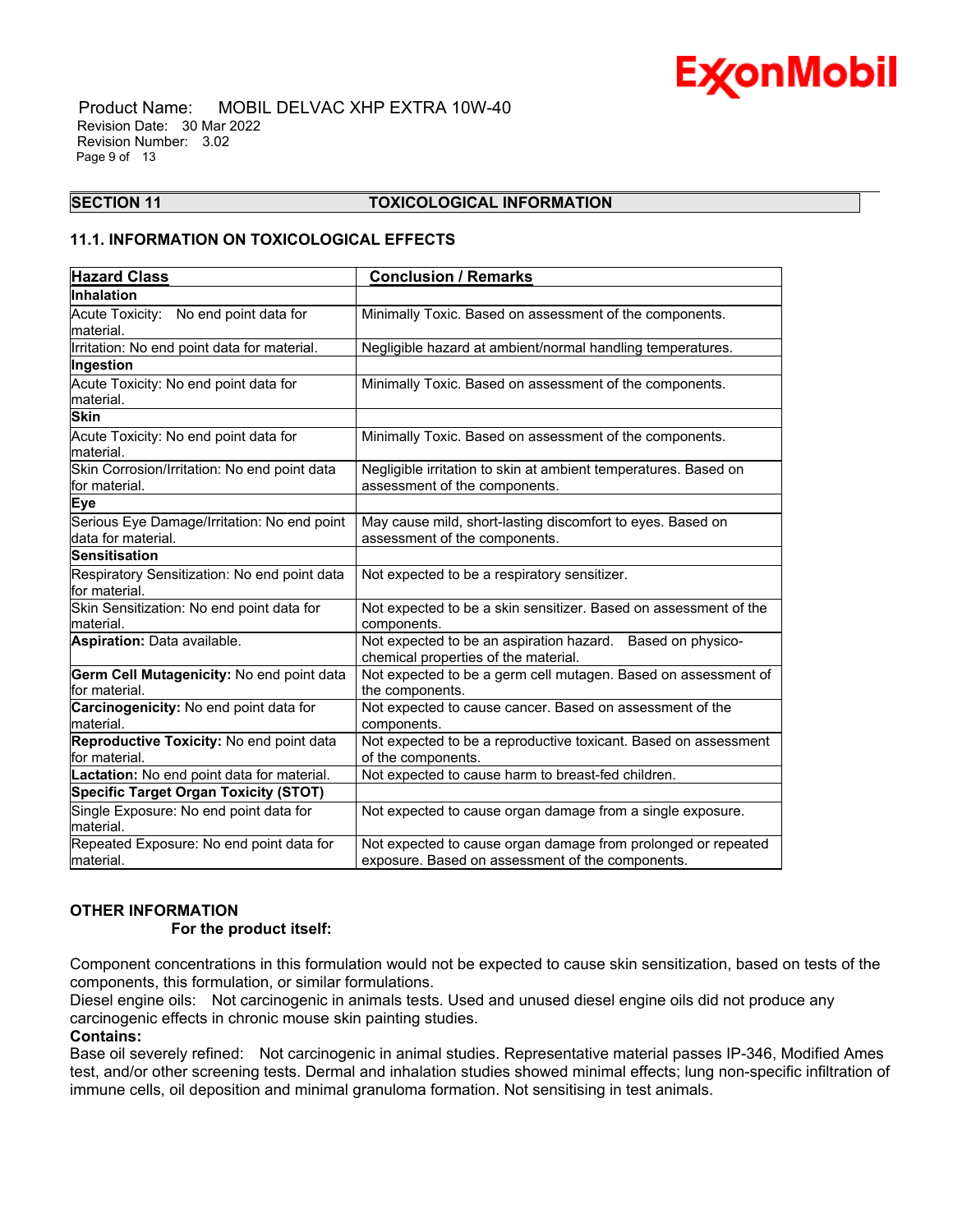

 Product Name: MOBIL DELVAC XHP EXTRA 10W-40 Revision Date: 30 Mar 2022 Revision Number: 3.02 Page 10 of 13

#### **SECTION 12 ECOLOGICAL INFORMATION**

\_\_\_\_\_\_\_\_\_\_\_\_\_\_\_\_\_\_\_\_\_\_\_\_\_\_\_\_\_\_\_\_\_\_\_\_\_\_\_\_\_\_\_\_\_\_\_\_\_\_\_\_\_\_\_\_\_\_\_\_\_\_\_\_\_\_\_\_\_\_\_\_\_\_\_\_\_\_\_\_\_\_\_\_\_\_\_\_\_\_\_\_\_\_\_\_\_\_\_\_\_\_\_\_\_\_\_\_\_\_\_\_\_\_\_\_\_

The information given is based on data for the material, components of the material, or for similar materials, through the application of bridging principals.

#### **12.1. TOXICITY**

Material -- Not expected to be harmful to aquatic organisms.

#### **12.2. PERSISTENCE AND DEGRADABILITY**

#### **Biodegradation:**

Base oil component -- Expected to be inherently biodegradable

#### **12.3. BIOACCUMULATIVE POTENTIAL**

 Base oil component -- Has the potential to bioaccumulate, however metabolism or physical properties may reduce the bioconcentration or limit bioavailability.

#### **12.4. MOBILITY IN SOIL**

 Base oil component -- Low solubility and floats and is expected to migrate from water to the land. Expected to partition to sediment and wastewater solids.

#### **12.5. PERSISTENCE, BIOACCUMULATION AND TOXICITY FOR SUBSTANCE(S)**

Material does not meet the Reach Annex XIII criteria for PBT or vPvB.

#### **12.6. OTHER ADVERSE EFFECTS**

No adverse effects are expected.

#### **SECTION 13 DISPOSAL CONSIDERATIONS**

Disposal recommendations based on material as supplied. Disposal must be in accordance with current applicable laws and regulations, and material characteristics at time of disposal.

#### **13.1. WASTE TREATMENT METHODS**

Product is suitable for burning in an enclosed controlled burner for fuel value or disposal by supervised incineration at very high temperatures to prevent formation of undesirable combustion products. Protect the environment. Dispose of used oil at designated sites. Minimize skin contact. Do not mix used oils with solvents, brake fluids or coolants.

#### **European Waste Code:** 13 02 05\*

NOTE: These codes are assigned based upon the most common uses for this material and may not reflect contaminants resulting from actual use. Waste producers need to assess the actual process used when generating the waste and its contaminants in order to assign the proper waste disposal code(s).

This material is considered as hazardous waste pursuant to The Hazardous Waste Regulations (HWR), and subject to the provisions of those Regulations.

**Empty Container Warning** Empty Container Warning (where applicable): Empty containers may contain residue and can be dangerous. Do not attempt to refill or clean containers without proper instructions. Empty drums should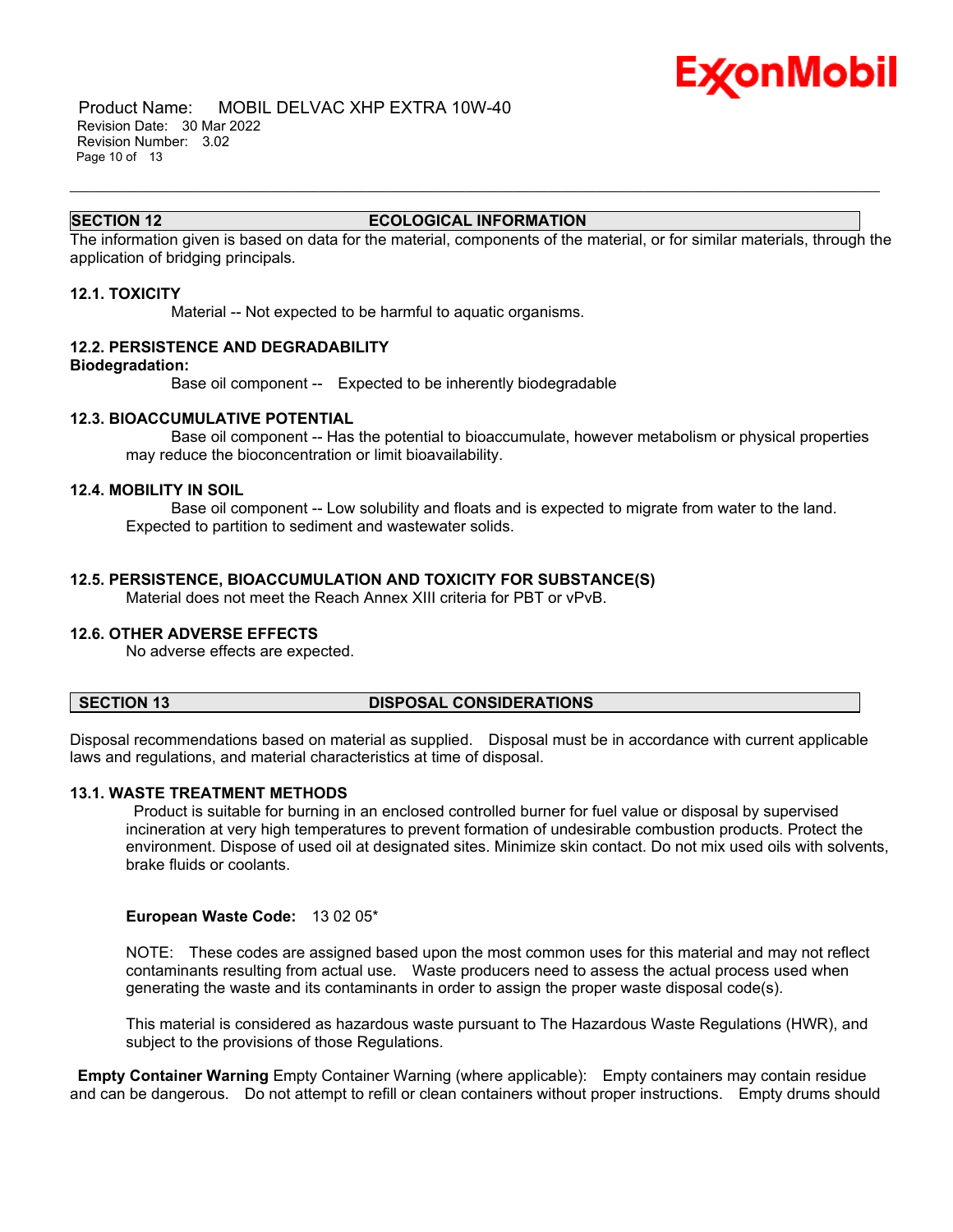

 Product Name: MOBIL DELVAC XHP EXTRA 10W-40 Revision Date: 30 Mar 2022 Revision Number: 3.02 Page 11 of 13

be completely drained and safely stored until appropriately reconditioned or disposed. Empty containers should be taken for recycling, recovery, or disposal through suitably qualified or licensed contractor and in accordance with governmental regulations. DO NOT PRESSURISE, CUT, WELD, BRAZE, SOLDER, DRILL, GRIND, OR EXPOSE SUCH CONTAINERS TO HEAT, FLAME, SPARKS, STATIC ELECTRICITY, OR OTHER SOURCES OF IGNITION. THEY MAY EXPLODE AND CAUSE INJURY OR DEATH.

\_\_\_\_\_\_\_\_\_\_\_\_\_\_\_\_\_\_\_\_\_\_\_\_\_\_\_\_\_\_\_\_\_\_\_\_\_\_\_\_\_\_\_\_\_\_\_\_\_\_\_\_\_\_\_\_\_\_\_\_\_\_\_\_\_\_\_\_\_\_\_\_\_\_\_\_\_\_\_\_\_\_\_\_\_\_\_\_\_\_\_\_\_\_\_\_\_\_\_\_\_\_\_\_\_\_\_\_\_\_\_\_\_\_\_\_\_

## **SECTION 14 TRANSPORT INFORMATION**

**LAND (ADR/RID): 14.1-14.6** Not Regulated for Land Transport

**INLAND WATERWAYS (ADN): 14.1-14.6** Not Regulated for Inland Waterways Transport

**SEA (IMDG): 14.1-14.6** Not Regulated for Sea Transport according to IMDG-Code

#### **SEA (MARPOL 73/78 Convention - Annex II):**

- **14.7. Transport in bulk according to Annex II of MARPOL 73/78 and the IBC Code** Not classified according to Annex II
- **AIR (IATA): 14.1-14.6** Not Regulated for Air Transport

#### **SECTION 15 REGULATORY INFORMATION**

#### **REGULATORY STATUS AND APPLICABLE LAWS AND REGULATIONS**

**Listed or exempt from listing/notification on the following chemical inventories :** AIIC, DSL, ENCS, IECSC, ISHL, KECI, PICCS, TCSI, TSCA

#### **15.1. SAFETY, HEALTH AND ENVIRONMENTAL REGULATIONS/LEGISLATION SPECIFIC FOR THE SUBSTANCE OR MIXTURE**

#### **Applicable EU Directives and Regulations:**

 1907/2006 [... on the Registration, Evaluation, Authorisation and Restriction of Chemicals ... and amendments thereto] 1272/2008 [on classification, labelling and packaging of substances and mixtures.. and amendments thereto]

## **REACH Restrictions on the manufacturing, placing on the market and use of certain dangerous substances, mixtures and articles (Annex XVII):**

The following entries of Annex XVII may be considered for this product: None

#### **15.2. CHEMICAL SAFETY ASSESSMENT**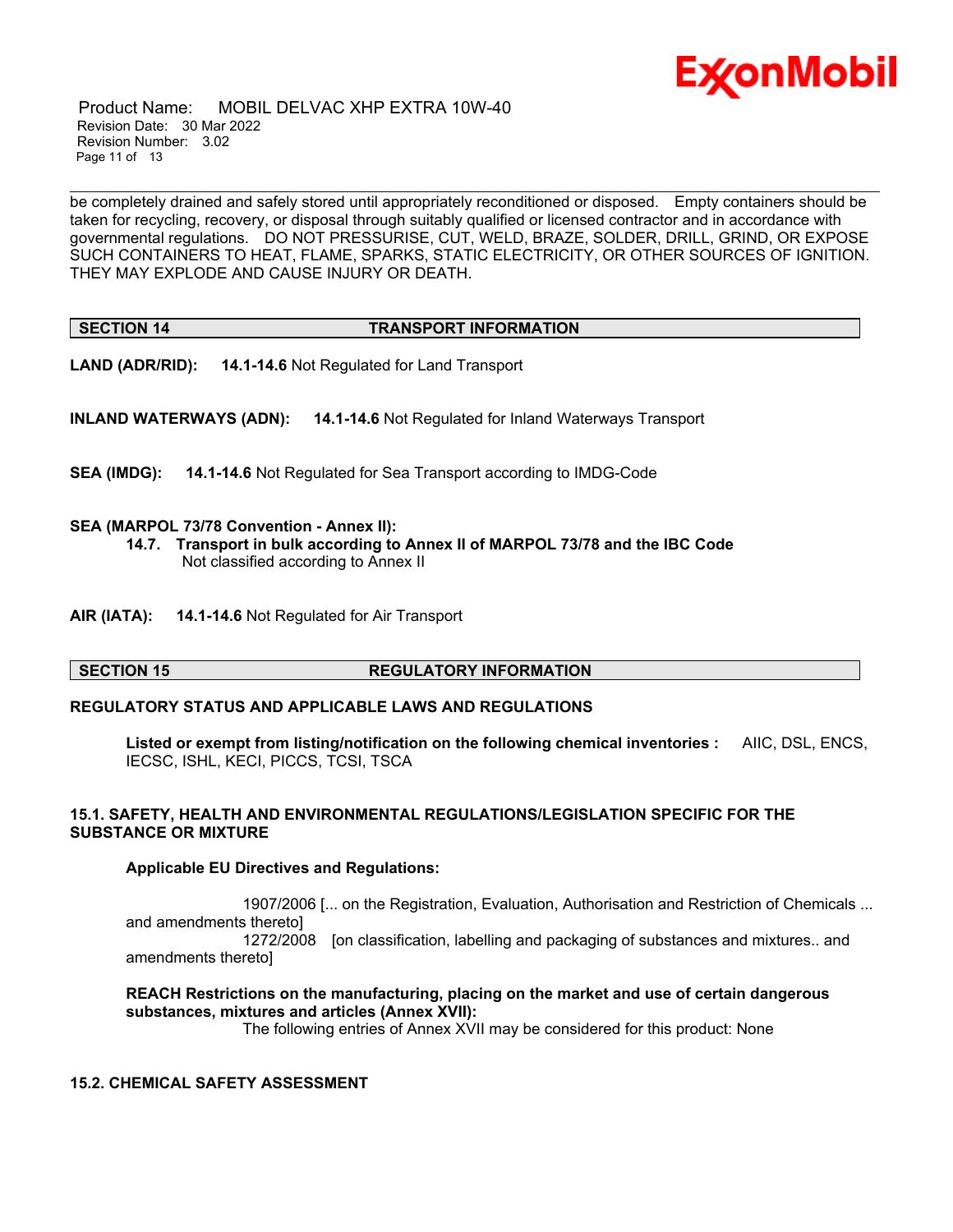

 Product Name: MOBIL DELVAC XHP EXTRA 10W-40 Revision Date: 30 Mar 2022 Revision Number: 3.02 Page 12 of 13

\_\_\_\_\_\_\_\_\_\_\_\_\_\_\_\_\_\_\_\_\_\_\_\_\_\_\_\_\_\_\_\_\_\_\_\_\_\_\_\_\_\_\_\_\_\_\_\_\_\_\_\_\_\_\_\_\_\_\_\_\_\_\_\_\_\_\_\_\_\_\_\_\_\_\_\_\_\_\_\_\_\_\_\_\_\_\_\_\_\_\_\_\_\_\_\_\_\_\_\_\_\_\_\_\_\_\_\_\_\_\_\_\_\_\_\_\_ **REACH Information:** A Chemical Safety Assessment has been carried out for one or more substances present in the material.

#### **SECTION 16 OTHER INFORMATION**

**REFERENCES:** Sources of information used in preparing this SDS included one or more of the following: results from in house or supplier toxicology studies, CONCAWE Product Dossiers, publications from other trade associations, such as the EU Hydrocarbon Solvents REACH Consortium, U.S. HPV Program Robust Summaries, the EU IUCLID Data Base, U.S. NTP publications, and other sources, as appropriate.

List of abbreviations and acronyms that could be (but not necessarily are) used in this safety data sheet:

| Acronym       | <b>Full text</b>                                                                                 |
|---------------|--------------------------------------------------------------------------------------------------|
| N/A           | Not applicable                                                                                   |
| N/D           | Not determined                                                                                   |
| NE            | Not established                                                                                  |
| <b>VOC</b>    | Volatile Organic Compound                                                                        |
| <b>AIIC</b>   | Australian Inventory of Industrial Chemicals                                                     |
| AIHA WEEL     | American Industrial Hygiene Association Workplace Environmental Exposure Limits                  |
| ASTM          | ASTM International, originally known as the American Society for Testing and Materials (ASTM)    |
| <b>DSL</b>    | Domestic Substance List (Canada)                                                                 |
| <b>EINECS</b> | European Inventory of Existing Commercial Substances                                             |
| <b>ELINCS</b> | European List of Notified Chemical Substances                                                    |
| <b>ENCS</b>   | Existing and new Chemical Substances (Japanese inventory)                                        |
| <b>IECSC</b>  | Inventory of Existing Chemical Substances in China                                               |
| KECI          | Korean Existing Chemicals Inventory                                                              |
| NDSL          | Non-Domestic Substances List (Canada)                                                            |
| <b>NZIOC</b>  | New Zealand Inventory of Chemicals                                                               |
| <b>PICCS</b>  | Philippine Inventory of Chemicals and Chemical Substances                                        |
| <b>TLV</b>    | Threshold Limit Value (American Conference of Governmental Industrial Hygienists)                |
| <b>TSCA</b>   | Toxic Substances Control Act (U.S. inventory)                                                    |
| <b>UVCB</b>   | Substances of Unknown or Variable composition, Complex reaction products or Biological materials |
| LC            | Lethal Concentration                                                                             |
| LD            | Lethal Dose                                                                                      |
| LL.           | Lethal Loading                                                                                   |
| EC            | <b>Effective Concentration</b>                                                                   |
| EL            | <b>Effective Loading</b>                                                                         |
| <b>NOEC</b>   | No Observable Effect Concentration                                                               |
| <b>NOELR</b>  | No Observable Effect Loading Rate                                                                |
|               |                                                                                                  |

**KEY TO THE H-CODES CONTAINED IN SECTION 3 OF THIS DOCUMENT (for information only):**

[Acute Tox. 5 H303]: May be harmful if swallowed; Acute Tox Oral, Cat 5

Asp. Tox. 1 H304: May be fatal if swallowed and enters airways; Aspiration, Cat 1

Skin Irrit. 2 H315: Causes skin irritation; Skin Corr/Irritation, Cat 2

Skin Sens. 1 H317: May cause allergic skin reaction; Skin Sensitization, Cat 1

Eye Dam. 1 H318: Causes serious eye damage; Serious Eye Damage/Irr, Cat 1

STOT RE 2 H373: May cause damage to organs through prolonged or repeated exposure; Target Organ, Repeated, Cat 2

[Aquatic Acute 2 H401]: Toxic to aquatic life; Acute Env Tox, Cat 2

Aquatic Chronic 2 H411: Toxic to aquatic life with long lasting effects; Chronic Env Tox, Cat 2